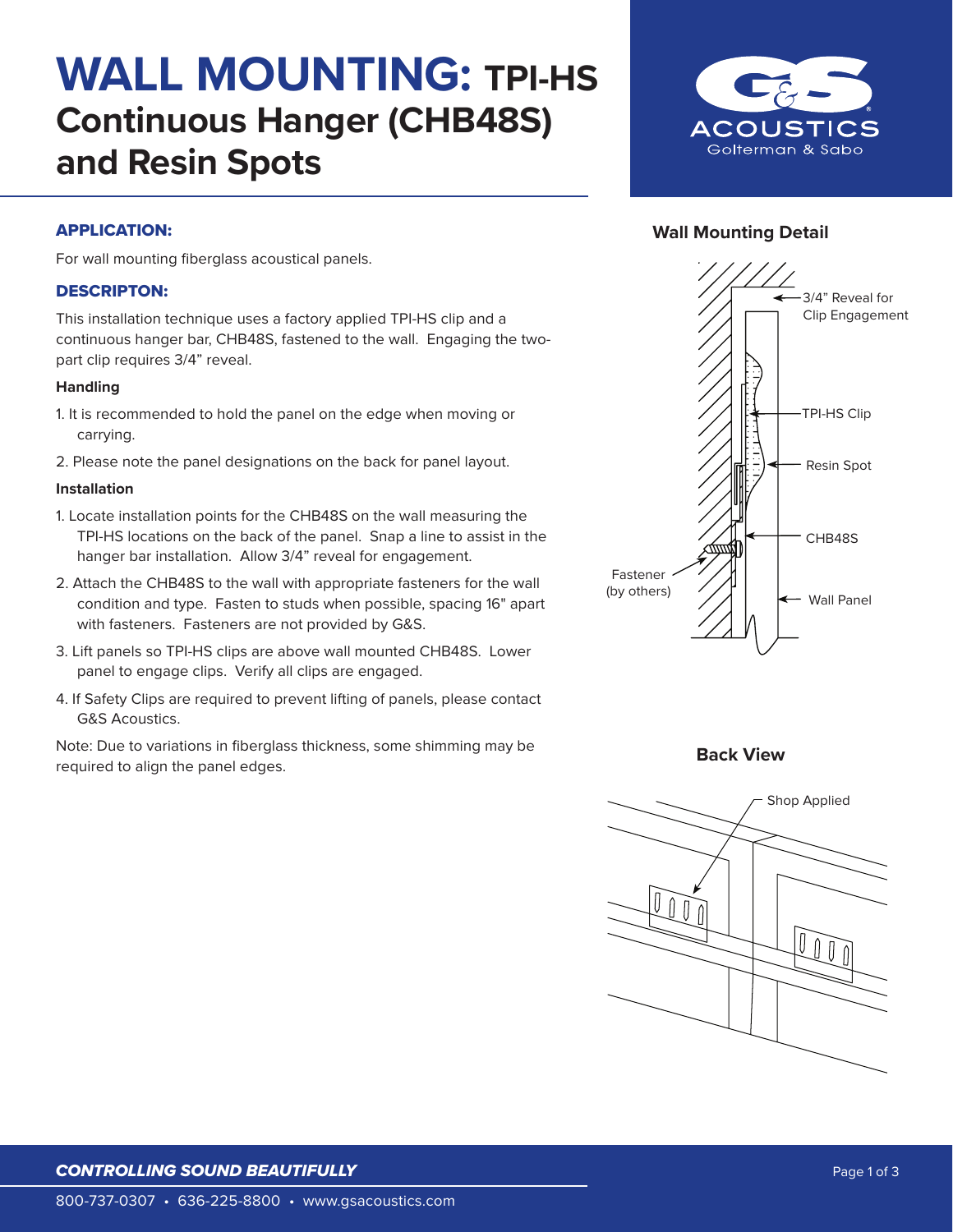# **Standard Locations for TPI-HS Horizontal - Wall**



6"

6"

36"

Horizontal Note: Over 54" in height adds a 3rd row of spots at center of each panel. -36" <del>- 1 3</del>6" Varies 3" and 4" thick panels will have a 3rd row when 48" high. Щ 四 Щ 四 Note: Start layout at 6" from bottom of panel. Note: Custom layout required for Up to 48" panels less than 12" high. Layout will be shown on shop drawings. Щ Щ Щ Щ

Π



3" 3" Back of Panel

#### **CONTROLLING SOUND BEAUTIFULLY CONTROLLING SOUND BEAUTIFULLY** *Page 2 of 3*